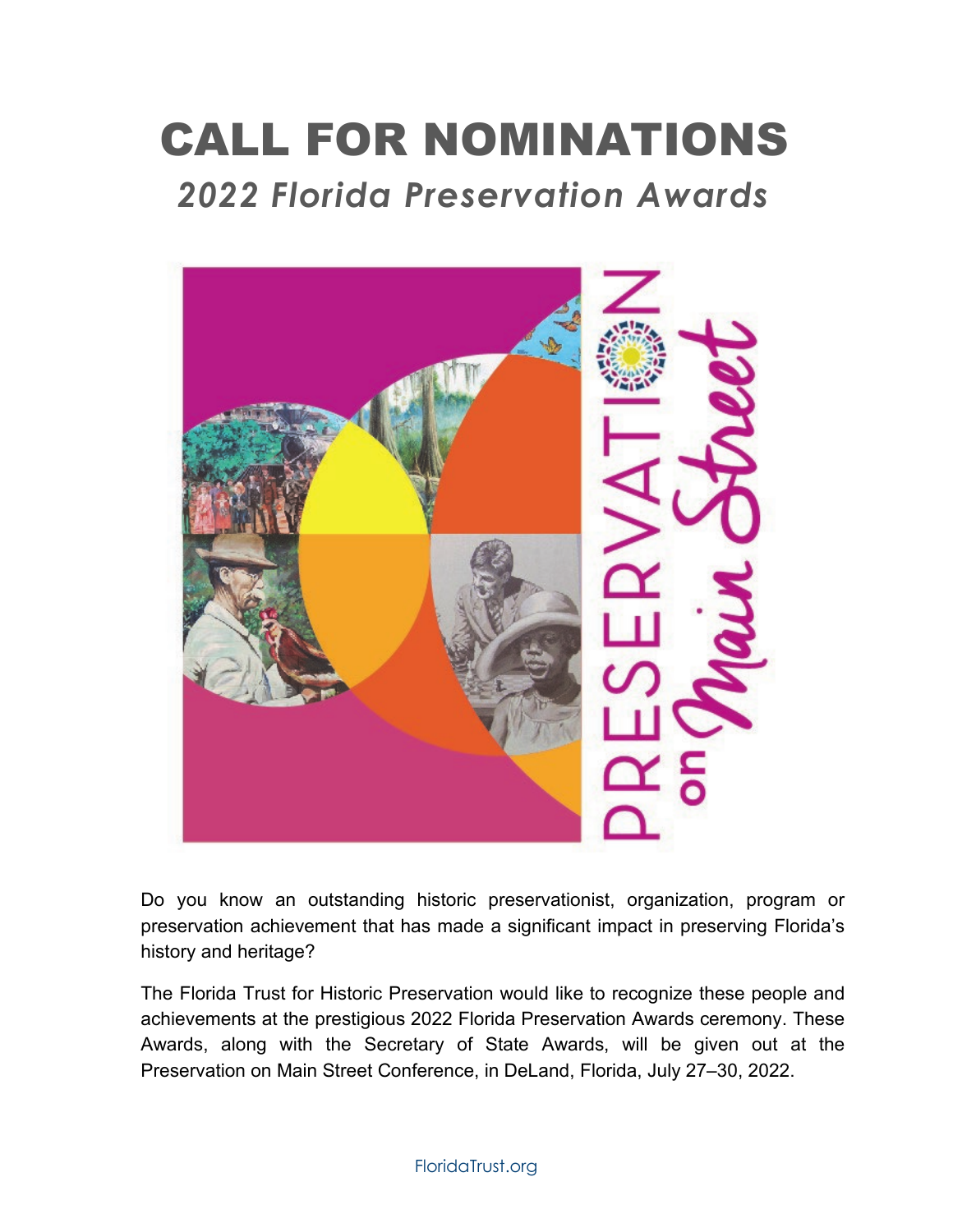# NOMINATION TIPS

The Florida Trust Preservation Awards Program is open to any individual, organization, business or agency involved in historic preservation in Florida.

Nominations of individuals may be made without their knowledge. Self-nominations will be accepted. Owners of nominated properties, if not the applicant, must provide written consent.

All projects, activities or individual service must have been completed between January 1, 2018 and December 31, 2021 in the state of Florida. Previous nominations not receiving an award may be revised and resubmitted, but all attachments must be resubmitted, and the three-year timeframe is still in effect. There is no limit to the number of nominations submitted by an individual or organization.

## WHEN ARE NOMINATIONS DUE?

All nomination materials must be submitted by March 7, 2022.

## IS THERE A FEE?

There is a \$125 nomination processing fee for each application, which is non-refundable.

We want to represent and celebrate preservation done by a broad and diverse community. The FTHP Board of Trustees is offering a limited number of scholarships to cover the nomination fee for individuals and organizations who may not have funds available for the fee. *Priority will be given to non-profits making nominations and people who have not been previously recognized in our awards.* Additional information on the scholarship is available online at FloridaTrust.org/awards.

### NOMINATION DEADLINE

**March 7, 2022**



## AWARD CATEGORIES

**Restoration & Rehabilitation/ Adaptive Reuse** 

**Infill Design**

**Sallye Jude Award for Resilient Preservation** 

**Archaeology**

**Historic Landscape**

**Preservation Communications / Media** 

> **Organizational Achievement**

**Master Artisan** 

**Roy E. Graham Award for Excellence in Historic Preservation Education** 

**Individual Distinguished Service**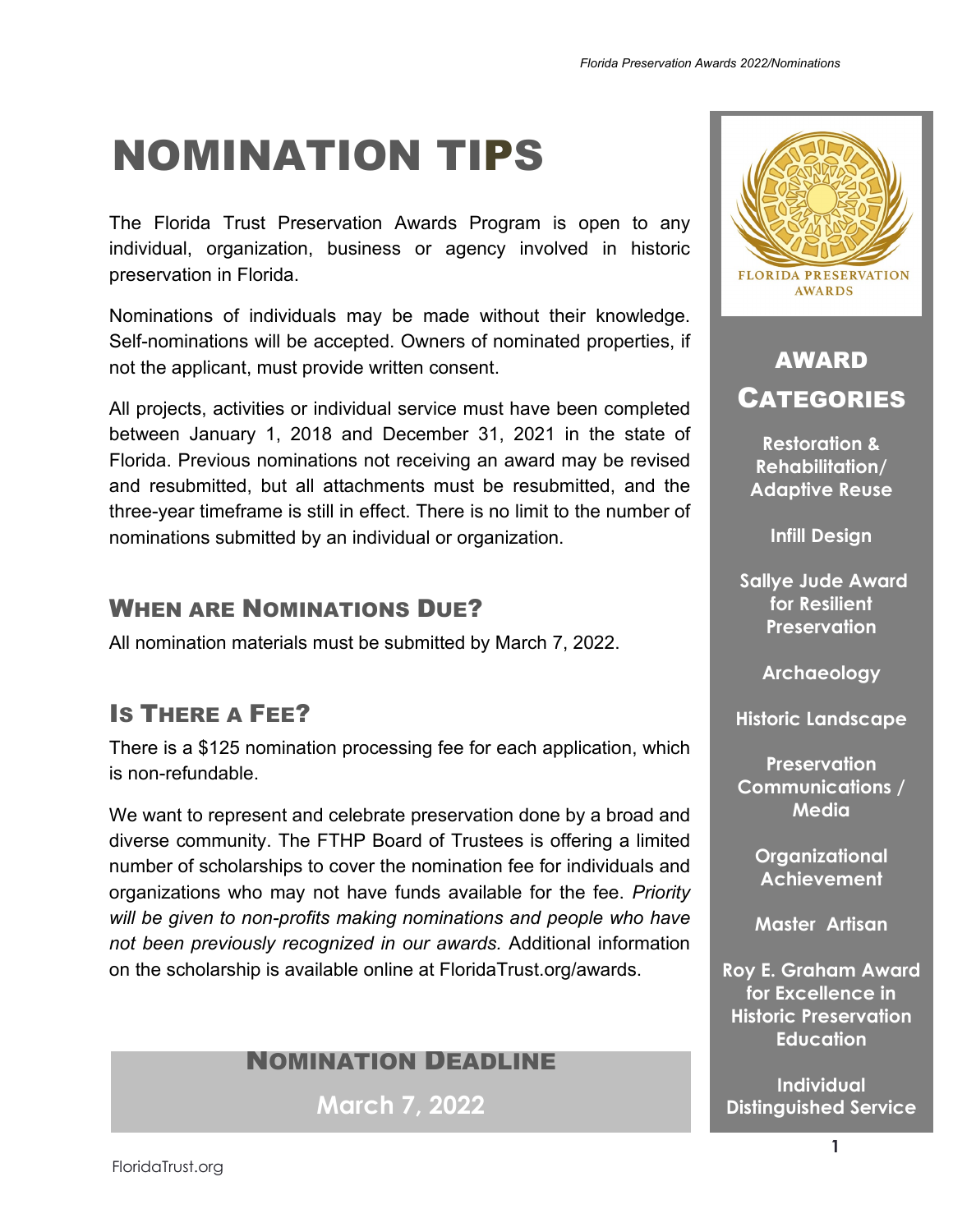# AWARDS CATEGORIES

#### **Restoration / Rehabilitation / Adaptive Use**

Acknowledges the restoration or rehabilitation of a structure in line with best preservation practices and sensitivity to the original appearance. This category may include the preservation of a residential structure, a non-residential structure or the restoration of a historic district. Adaptive Use Projects must fully adhere to the Secretary of the Interior's Standards #1: "A property shall be used for its historic purpose or be placed in a new use that requires minimal change to the defining characteristics of the building and its site and environment." The level of creativity of the adaption will also be considered.

#### *Criteria:*

Projects must be for a building or in a district that is registered as historic at the local, state or national level. Work must have been done within the last three years. Projects must fully demonstrate adherence to the Secretary of the Interior's Standards (National Park Service, U.S. Department of the Interior).

#### **New / Infill Design**

Acknowledges a successful new construction or reconstruction project that appropriately fills a gap in the streetscape and is compatible within its context, or the redevelopment of a site that is sensitive to its surrounding built environment in an established historic district or neighborhood.

#### *Criteria:*

Nominees must have applied the Secretary of the Interior's Standard #9, which states, "New additions, exterior alterations, or related new construction shall not destroy historic materials that characterize the property. The new work shall be differentiated from the old and shall be compatible with the massing, size, scale, and architectural features to protect the historic integrity of the property and its environment." Also, winning properties will have not demolished a historic structure in order to build new infill in its place.

#### **Sallye Jude Award for Resilient Preservation**

This multi-faceted category recognizes creative integration of resilient and sustainable design practices in preservation projects that respond to short-term and long-term environmental threats. Projects appropriate for nomination include those that:

- incorporate resilient design solutions in the face of climate change and environmental threats such as increased risks of flooding/sea level rise,
- integrate extensive green practices/materials into restoration, adaptive use and infill design,
- incorporate eco-friendly practices into community planning (such as amending preservation regulations or design guidelines to include resilient and sustainable design measures, or creating smart growth programs),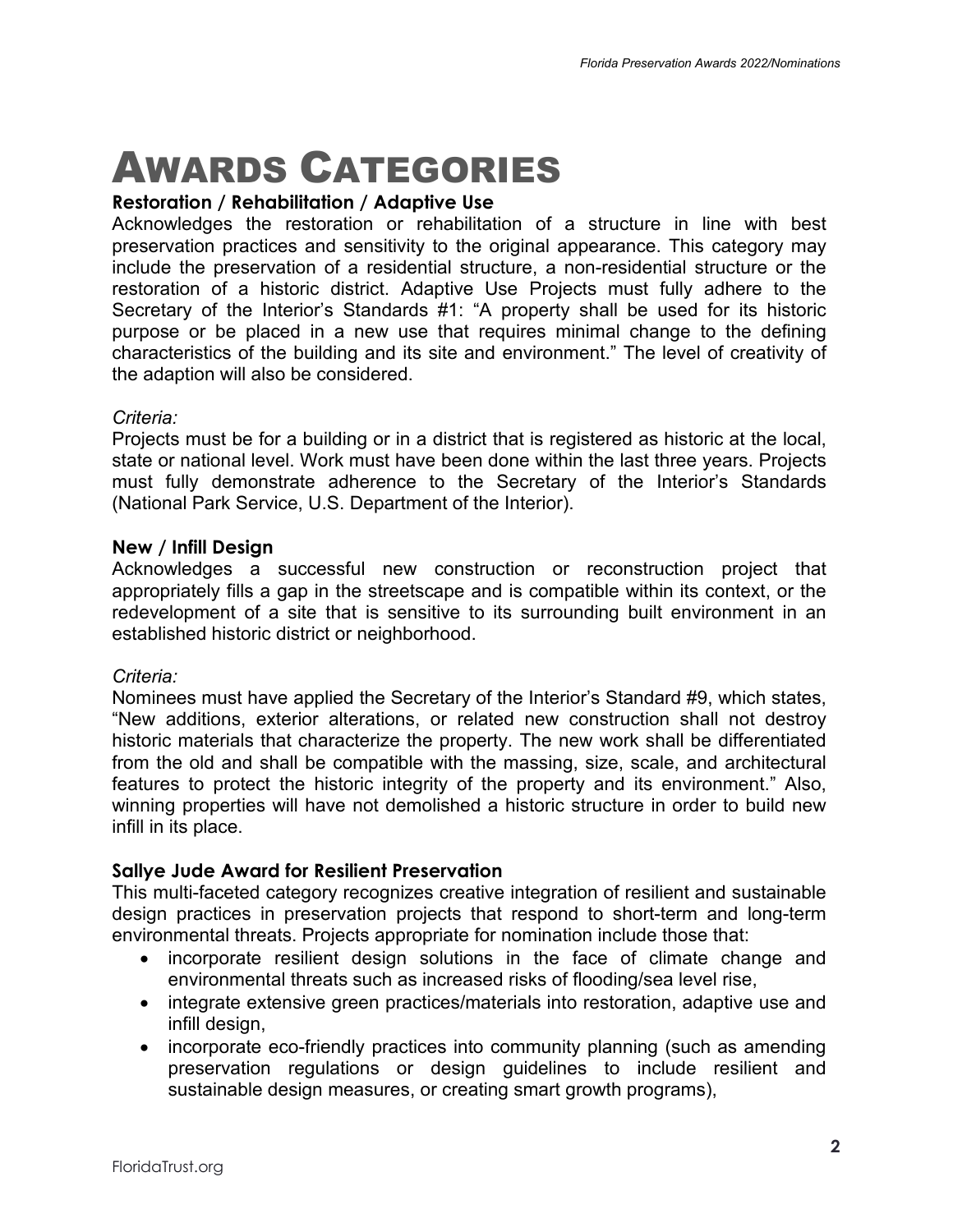- demonstrate creative applications of the LEED Certification process (or other recognized green building certifications such as Green Globes, Living Building Challenge) applied to existing historic buildings or to infill projects in historic districts and
- include education and outreach programs that promote historic preservation as a means to protect natural resources.

#### *Criteria:*

Building project types including renovations/ preservation/ adaptive reuse strategies, materials, and construction techniques must comply with green building standards to a level of achieving certification (even if certification was not sought) and/or achieved a level of green certification (LEED, Green Globes, etc) and must fully demonstrate adherence to the Secretary of the Interior's Standards

(National Park Service, U.S. Department of the Interior).

#### **Archaeology**

Acknowledges a significant archaeological project, which may include the physical site investigation, excavation and resulting report, the interpretation of a site or the creation of educational opportunities and access to the archaeological site.

#### *Criteria:*

Projects should be completed in accordance with professional and archaeological ethics as recognized by the Society for Historical Archaeology and the Archaeological Institute of America.

#### **Historic Landscape**

Acknowledges the restoration or preservation of a historic landscape. This can include not only the restoration but the interpretation of a site or the creation of educational opportunities and access to the historic landscape.

#### *Criteria***:**

Projects should comply with The Secretary of the Interior's Standards for the Treatment of Historic Properties and the Guidelines for the Treatment of Cultural Landscapes <https://www.nps.gov/Tps/standards/four-treatments/landscape-guidelines/index.htm>

#### **Preservation Communications** / **Media**

Recognizes outstanding communications for heritage education programs, including books, brochures, curricula, DVDs, websites, interactive media and other publications that deal with historic preservation, archaeology or local history.

#### *Criteria:*

The Program or media subject should focus on historic places, individuals, significant events and trends, or significant aspects of historic preservation work.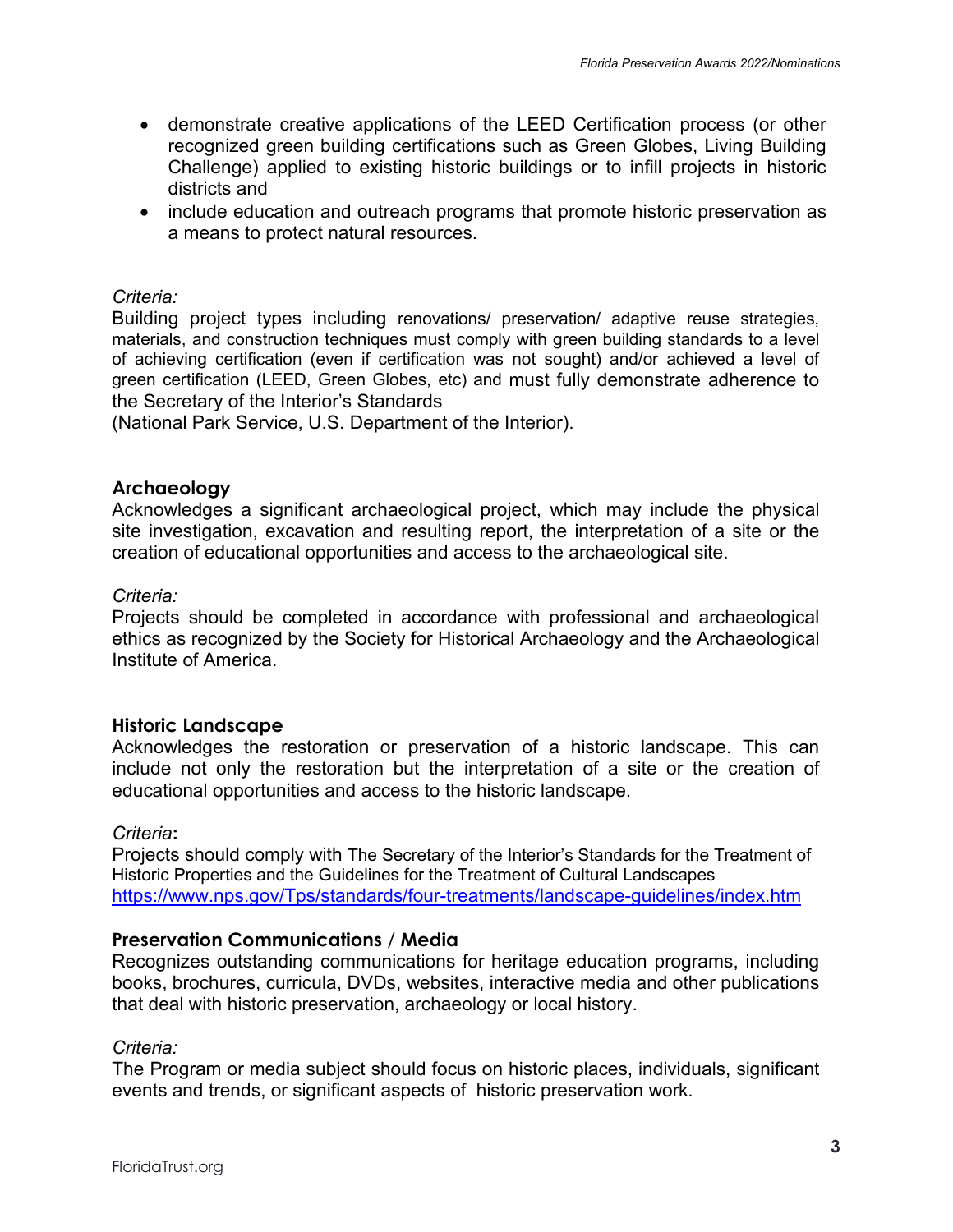#### **Organizational Achievement**

Acknowledges achievement in preservation done by a group, corporation, neighborhood or other organization. Achievement can include any number of activities such as successful fundraising for preservation initiatives or projects, the creation of activities promoting historic preservation, the creation and implementation of new preservation legislation or policies, or increasing the community's awareness of preservation through redevelopment, publications, events or literature.

#### *Criteria:*

Please clearly define the scope of the project and your long-term role in its implementation and success.

#### **Master Artisan**

Recognizes individuals in Florida who use traditional techniques or methods to achieve authenticity in the restoration of historical resources. Previous award winners have included artisans who focus on: intricate woodworking, hand-turned wrought iron work, historic pointing of mortar for brickwork, hand-carving of architectural elements and authentic recreation of thatched roofs.

#### *Criteria:*

The artisan's expertise should be one that is considered artistic and rare in today's general construction practices and vital to positive preservation practices. Generally, an artisan will have a record have been considered for the award. Please include in the nomination some of the historic properties the craftsman has worked on.

#### **Roy E. Graham Award for Excellence in Historic Preservation Education**

Recognizes professional educators who have made a long-term contribution to the field of historic preservation education, ensuring future generations will continue to preserve Florida's extraordinary history and heritage.

#### *Criteria:*

This educational role may be at any level of education and is not limited to institutional academic settings. Recipient will have demonstrated a leadership role in developing curricula and teaching historic preservation principles within a formal program.

#### **Individual Distinguished Service**

Acknowledges a career dedicated to preserving Florida extraordinary history and heritage. This award is intended for those persons who have clearly made an impact in their community through their efforts as a preservation activist, advocate or leader.

*Criteria:*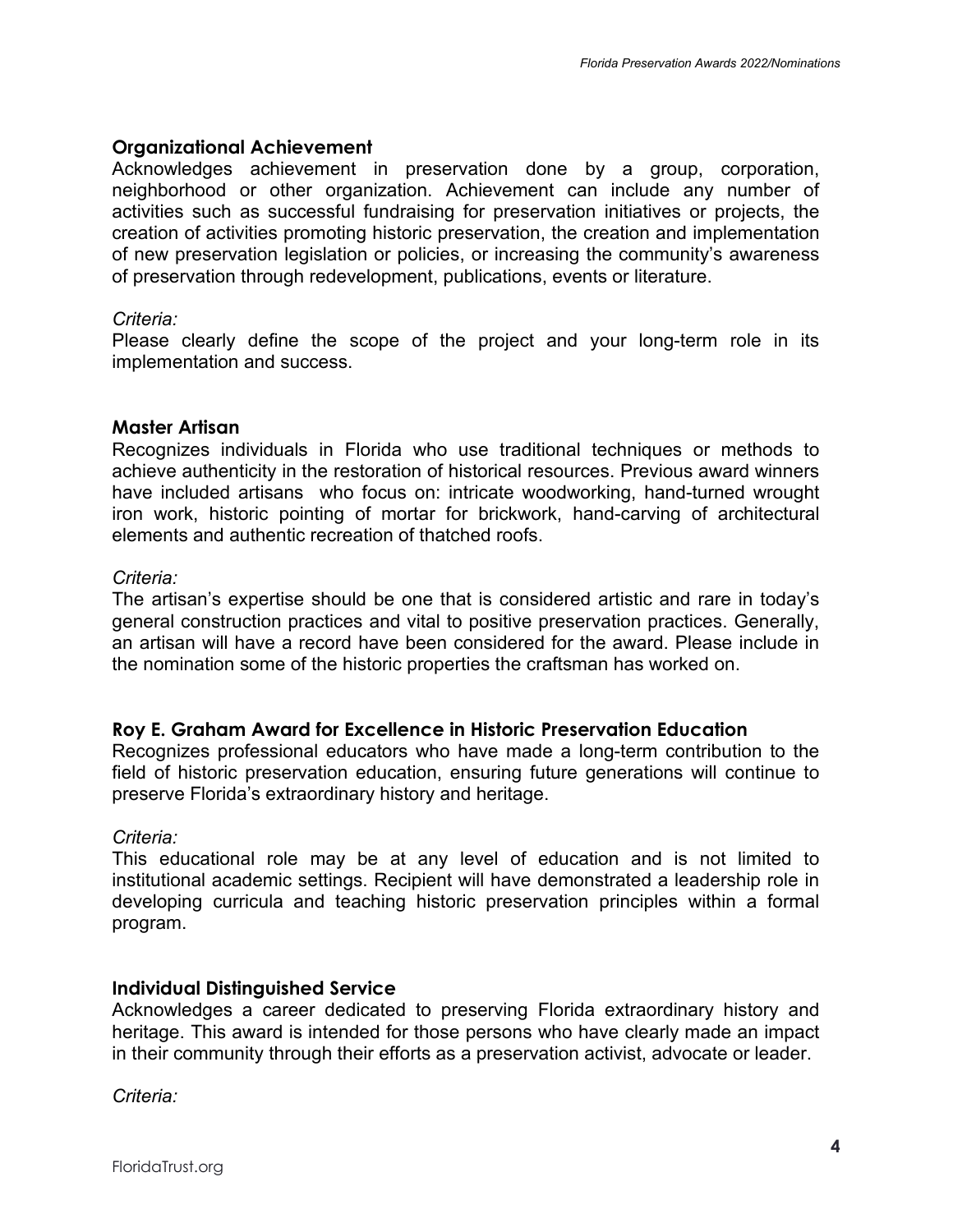The individuals will have distinguished themselves over a period of time or be recognized by their community as a leader on a significant project that furthers the understanding of and appreciation for historic preservation.

## HOW DO I SUBMIT A NOMINATION?

For each category, applicants will complete an [online nomination form.](https://www.cognitoforms.com/FloridaTrustForHistoricPreservation/_2021AwardsNomination) Upon submission, applicants will receive an email with a Google Drive link to which they will upload the necessary supporting documents for the nomination.

#### **1. Gather Information**

Check out this Call for Nomination document which includes all the criteria for making a nomination. Begin to compile information.

#### **2. Submit Online Nomination Form**

[Start the online nomination process.](https://www.cognitoforms.com/FloridaTrustForHistoricPreservation/_2021AwardsNomination) This is the beginning of the nomination process and where you pay the nomination fee.

#### **3. Upload Documents**

Once your nomination form has been submitted you will receive an email asking you to upload documents to support your nomination. This will be a Google Drive link and very easy to use.

**Here are 10 items you will need to** upload at the end of the online award nomination form for most projects. For nominating individuals, see the specific requirements in each category.

- 1. **Value Statement** A written statement (maximum of two pages) describing why you believe the project deserves a preservation award and the scope of work completed in the project. Please describe the motivation for the project and any obstacles, challenges or necessary community involvement that contributed to the success of this project.
- 2. **Scope** –Upload the site plan and a description of the scope of work.
- 3. **Historic Documentation** Let us know the historic status of the project. Provide supporting materials that reflect the property or district is recognized as a historical resource through submission of a Florida Site File form, National Register/National Historic Landmark listing documentation or local landmark/historic district verification from a municipal/county government.
- 4. **Ownership** If the nominator is not the owner of the property, please include a letter of authorization from the property owner.
- 5. **Project Budget** Please specify whether public or private financing was utilized in addition to identifying the major components of the project budget.